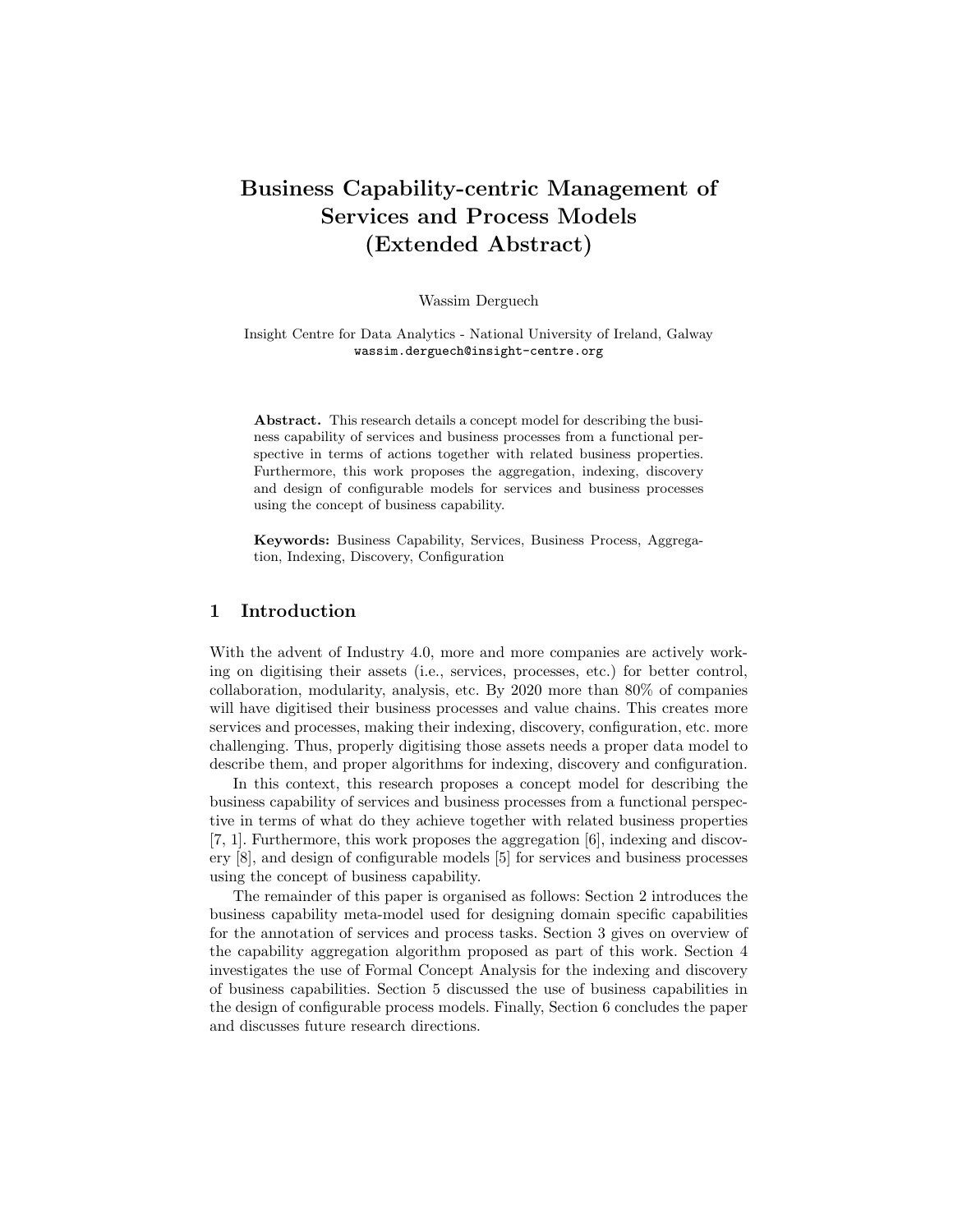### 2 Towards a Structured Business Capability Description

The first objective of this work is to propose a conceptual model for describing Business Capabilities [7, 1]. The proposed model is implemented as a set of ontologies that can be used for creating semantic annotations of business process models or services. In this work, I consider a business capability as standalone entity that can exist outside the scope of service descriptions or invocation interfaces. A service, a computer program, a business process or even a manual task can be described using the business capability concept.

In a very simple definition, I consider a business capability as a set of actions enriched with zero or many properties. Properties allow to refine further the action that is taken for a domain related ontology. More formally, as shown in Fig. 1, in the proposed model capabilities are defined as an Action Category and a set of property entries. The Action Category concept is similar to an action verb [14] that defines, in a natural language, what is the action being described. Different to the concept used by Oaks et al. [14], I consider the category as a concept from a domain related ontology that comes form a shared agreement on its semantics. A category is a specific property that is present in all business capability descriptions via the property achieves (See Fig. 1). A property entry, defined with respect to certain declaration, is a couple (property, value) where property is a domain-specific functional feature or a domain-independent non-functional property and value is the value or the possible values that a property can have. Both property and value refer to ontological terms. For example, shipping services can be described using the action category "shipping" that can be extended with properties reporting on the "source address", "destination address" , etc.



Fig. 1. Business Capability UML Class Diagram

The model was validated via Bunge's theory of ontology [2] to verify its syntactic correctness: no constructs' redundancy and no semantic ambiguity. Interviews with domain experts show that the model is suitable for end-users understanding. However, tool supports are required for facilitating its adoption.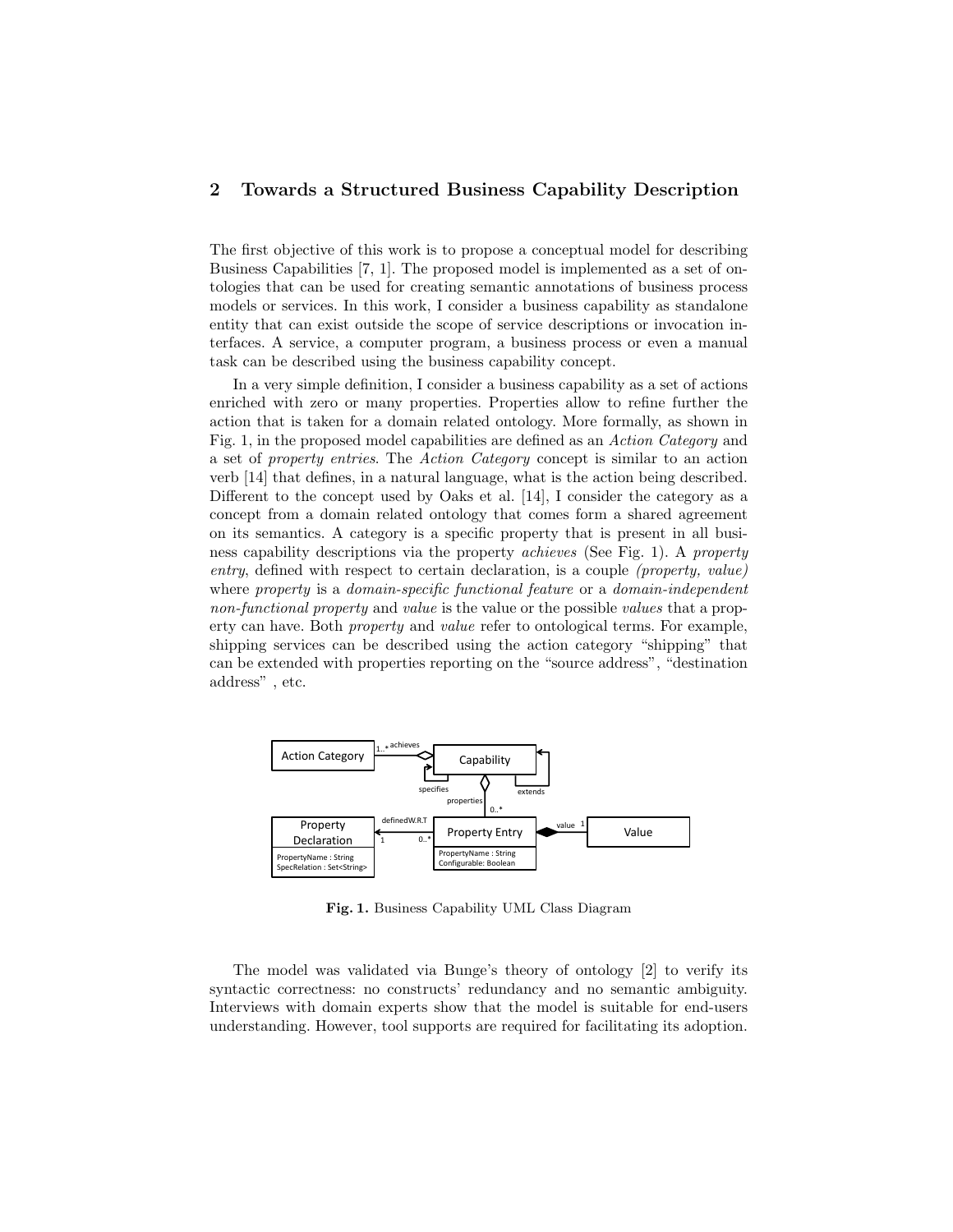## 3 Aggregation of Business Capabilities: Determining the Business Capability of a Process Model

The second objective of this research is to propose an abstraction technique that allows moving from an entire process model to its functional description by aggregating the business capabilities of the process elements into a single one. This feature is necessary when a user wants to have an overview of the capability of an entire business process model rather than a single activity.

In this context, the contribution is an algorithm that automatically generates the aggregated capability of an entire capability-annotated business process model [6]. It is a capability propagation algorithm that starts from the initial node of a process model and traverses the model by firing one node at a time. Each node introduced new changes to the propagated capability. The algorithm is formally verified with formal semantics using Petri Nets [15] and implemented in a tool to support the validation by interviewing domain experts. The experts find that the approach is very well aligned with their expectations, the results of the aggregations are easy to interpret/understand and the tool support was simple and intuitive to use.

#### 4 Indexing and Discovering Business Capabilities

The third objective of this work is to explore the use of Formal Concept Analysis [11] (FCA for short) for providing efficient indexing and discovery of business capabilities that are described using the proposed model [8]. Rather than inventing a new set of indexing and discovery algorithms, I reused FCA as a mathematical classification tool. Using FCA has the advantage of benefiting from already well established indexing and search algorithms that I have adopted for discovering a set of service descriptions (i.e., capabilities).

In the evaluation of this work [8], I used in a first experiment, a set of realworld sensor services descriptions to validate its applicability in managing a reduced number of capabilities. In a second experiment, I used synthetic data set and measured the time required to create and traverse an index of a large number of capabilities with different configurations. Results of the evaluations show that the approach is effective and performs better than related approaches as shown in Table 1.

## 5 Using Business Capabilities in the Design of Configurable Business Process Models

The fourth objective of this research is to reduce the business process modelling effort when using configurable process models by proposing an algorithm for creating business capability-annotated configurable business process models that capture configuration options in terms of business capability features.

After the analysis of reuse-oriented business process modelling techniques in order to find how capabilities were used and how can the business capability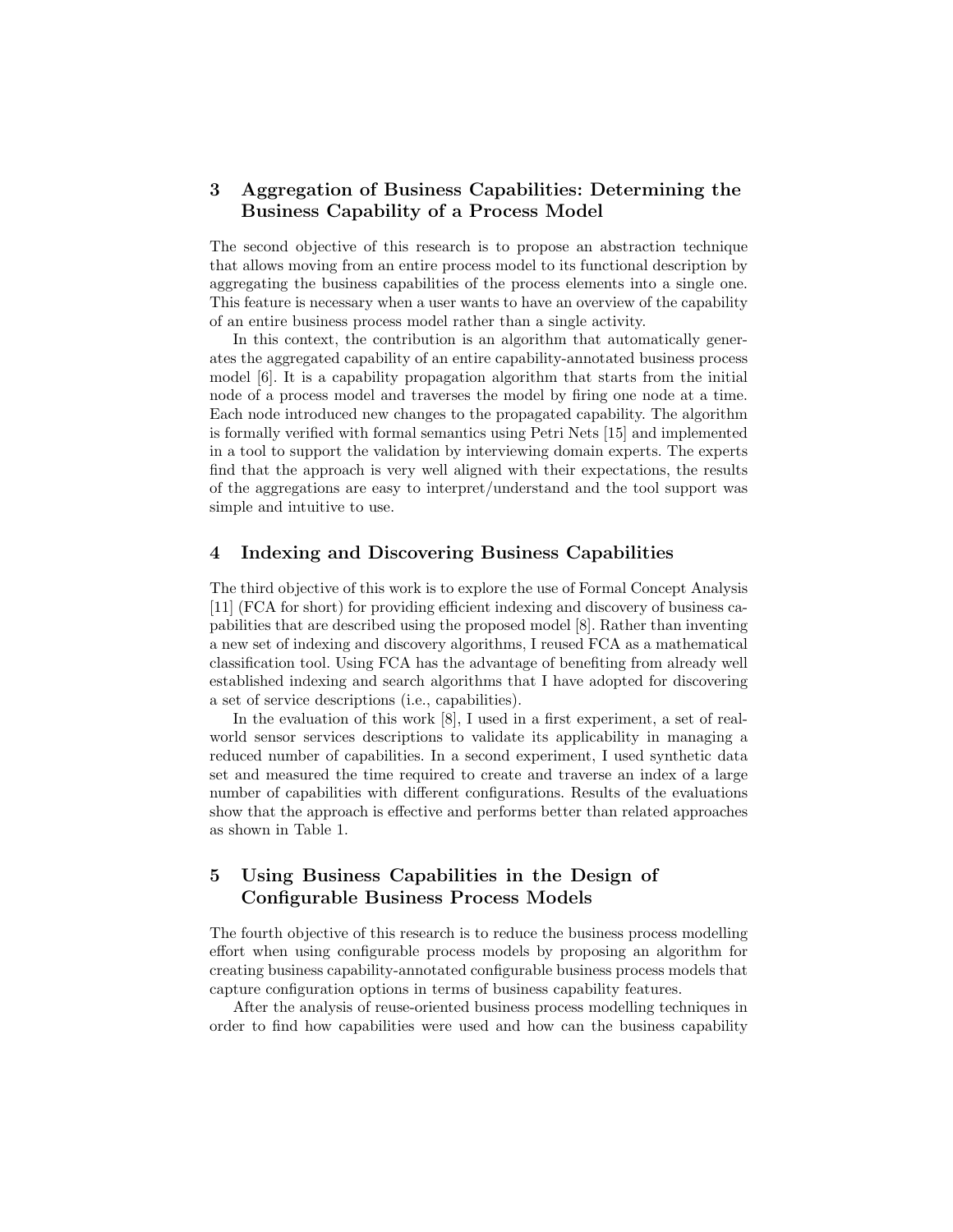Table 1. Comparing Time Performances of Indexing Approaches

| <b>Indexing Mechanism</b>                     | Time Performance                                                                                  |
|-----------------------------------------------|---------------------------------------------------------------------------------------------------|
| Inheritance between OWL-S services $[3  N/A]$ |                                                                                                   |
|                                               | Topic extraction and Formal Concept size: 1088 services, query response time between 300          |
| Analysis [13]                                 | and 3000 ms                                                                                       |
| Reasoning-based matchmaking [18]              | size: $50$ services, index construction $+$ advertisement                                         |
|                                               | time: $\sim$ 4 s                                                                                  |
|                                               | Numerical encoding of ontological con- $size: 100$ services, index construction $+$ advertisement |
| cepts and codes comparison [17]               | time: $\sim$ 500 ms                                                                               |
|                                               | Capabilities Indexing using Formal Con- size: 1000 capabilities, index construction $+$ parsing   |
| cept Analysis [8]                             | time: $<$ 25 ms                                                                                   |

model contribute to this area [9], I found that configuration-based modelling was a suitable starting point. The idea is to start from a reference process model [16] (called a configurable model) and tailor this model to meet the end-user needs by enabling or disabling several branches of the model.

The current state of configurable model requires an extensive process modelling techniques to carry out proper configurations (captured in terms of model restrictions and parameters) or extensive manual effort for creating an abstract configuration layer [12] that reflect the business needs of the end-user.

I suggest in this work the early integration of business capability descriptions of activities in process models and proposed an algorithm for creating configurable models that capture configuration options from a functional perspective (capabilities parameters) in order to shift the configuration from manipulating the model directly to manipulating the parameters of its capabilities. My proposed solution [5] has been tested on real world business process models from municipalities (used in existing case study [10]) and customs clearance procedures. Furthermore, I carried semi-structured interviews with domain experts to assess the usefulness of the proposed approach. Results show that the experts are familiar with reference models and the proposed work simplifies the understanding of configuration options and the impact of configuration decisions. However, the current state is not mature enough to be integrated in their systems.

#### 6 Conclusion

The core contributions of this work can be summarised as follows: (1) a capability conceptual model for describing the action performed by services and process models, (ii) an algorithm for the aggregation of business capabilities that is comparable to process abstraction techniques, (iii) the validation of the applicability of formal concept analysis for the efficient indexing and discovery of capabilities and (iv) an algorithm for automatically creating a capability-annotated configurable process model by merging a set of process variants. Further research directions can be explored for each of these contributions that have beend discussed in details in my thesis [4].